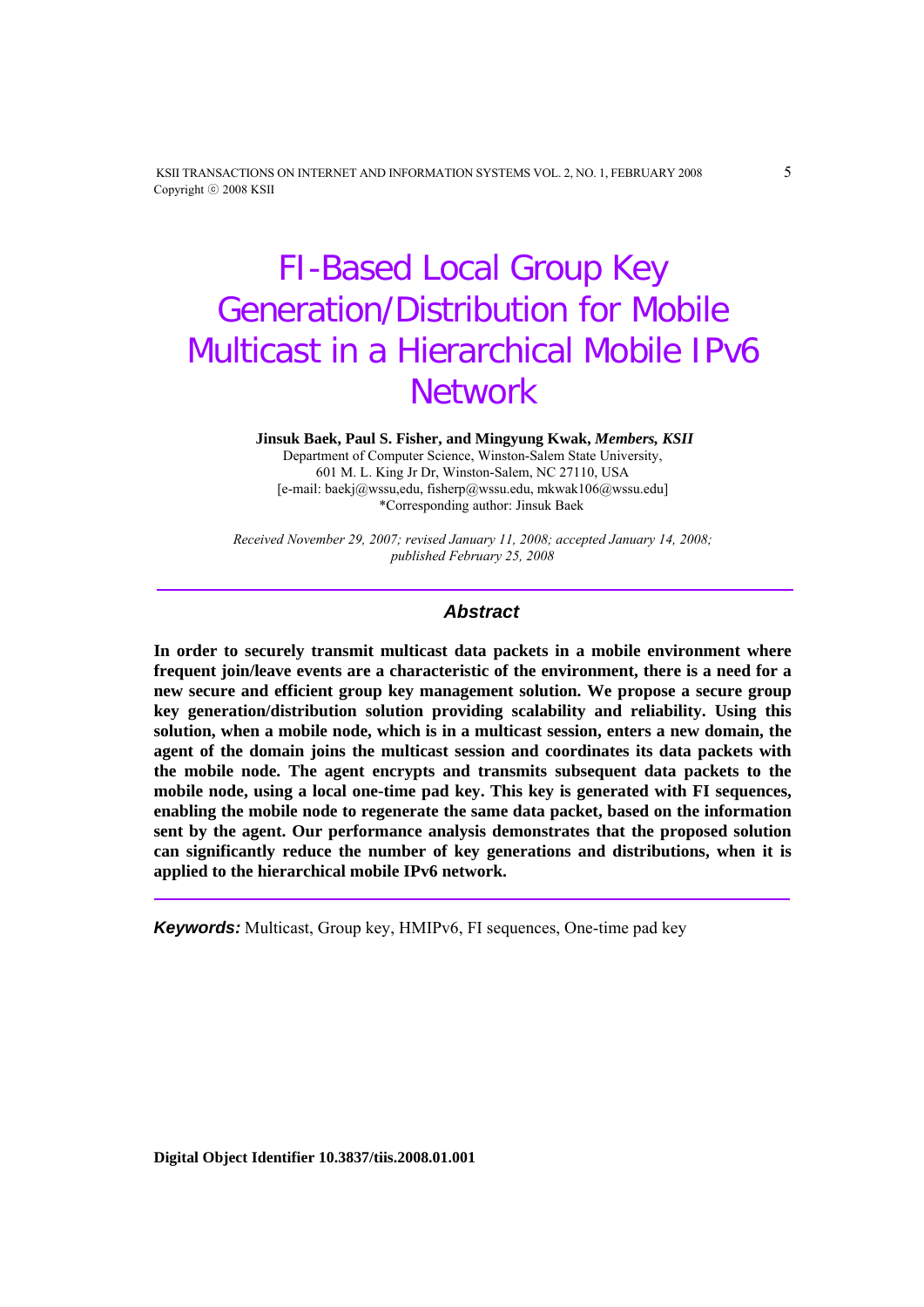# **1. Introduction**

**R**ecently, an increasing number of mobile network applications, including Satellite TV, software distribution, stock quote streaming, multimedia conferencing, and Web cache update, require a sender to transmit the same data to a large group of receivers. These applications are classified as group communication, by contrast with traditional one-to-one communication. Multicasting, that is, the delivery of a single message to multiple recipients using the same IP address, is the only efficient and scalable solution which can support this kind of application.

The mobile multicast service can be supported by Mobile IP protocols [1][2][3][4][5][6] with two different approaches – namely, Bi-directional Tunneled multicast (MIP-BT) and Remote Subscription (MIP-RS) [1]. In order to facilitate mobile roaming between different wireless or wired access networks, Mobile IPv4 (MIPv4) [1][4][5][7] involves specialized routers called Foreign Agents (FA's) and Home Agents (HA's), to perform the registration of a mobile node (MN). On the other hand, Mobile IPv6 (MIPv6) [2] does not require dedicated routers to act as FA's. Instead, a MN can maintain its connection through the access routers (AR's). Both protocols enable a MN to maintain a permanent IP address, called the home address, while visiting different networks. While the MN is away from its home network, the HA redirects packets to the MN. Whenever an MN changes its point of attachment, both protocols require the MN to update its HA of its new location and all correspondent nodes (CN's) communicating with the MN. Even if the MN roams between subnets of the same domain, the MN has to send a binding update (BU) to its HA, which usually resides far away from the MN.

To reduce this signaling overhead caused by the handover process, the concept of Mobility Anchor Point (MAP) is introduced by the Hierarchical MIPv6 (HMIPv6) protocol [20]. Within large scale network infrastructures, it is common for several MAP's to coexist, to improve robustness and enable traffic sharing. An MAP serves as a local HA in a foreign network. Whenever an MN moves to a new subnet within the same MAP domain, it sends a BU to the MAP, instead of the HA. This significantly reduces the signaling overhead, since the MAP is usually much closer to the MN than the HA.

In addition to a fixed/wired environment, mobile wireless communication involves the processes of AAA (Authentication, Authorization, and Accounting) resolution. The associated issue is the determination of authenticity when the MN changes its point of attachment. The AAA resolution process can be performed for all the above mentioned protocols and there are multiple AAA servers associated with agent routers, which are implemented at a different level of the router hierarchy.

Another complicated and difficult issue in mobile multicasting is that of providing a good security mechanism for the ongoing multicast session. The mobile IP multicast does not manage multicast group membership in a secure way, since it only uses a 'best effort' mechanism. In a typical multicast environment, all group members should share the same group key. Hence, any host that has the multicast group key can receive a copy of the packet, because the packet is automatically duplicated at the routers.

Because of the nature of the mobile multicast environment, the join/leave events can occur more frequently. Hence, the secure multicast schemes [8][9][10] must satisfy some additional requirements. Firstly, they must support dynamic join/leave events, with a reasonable message overhead, because the group key should be changed as a result of every membership revocation. Additionally, if a new MN joins a multicast group, the group key is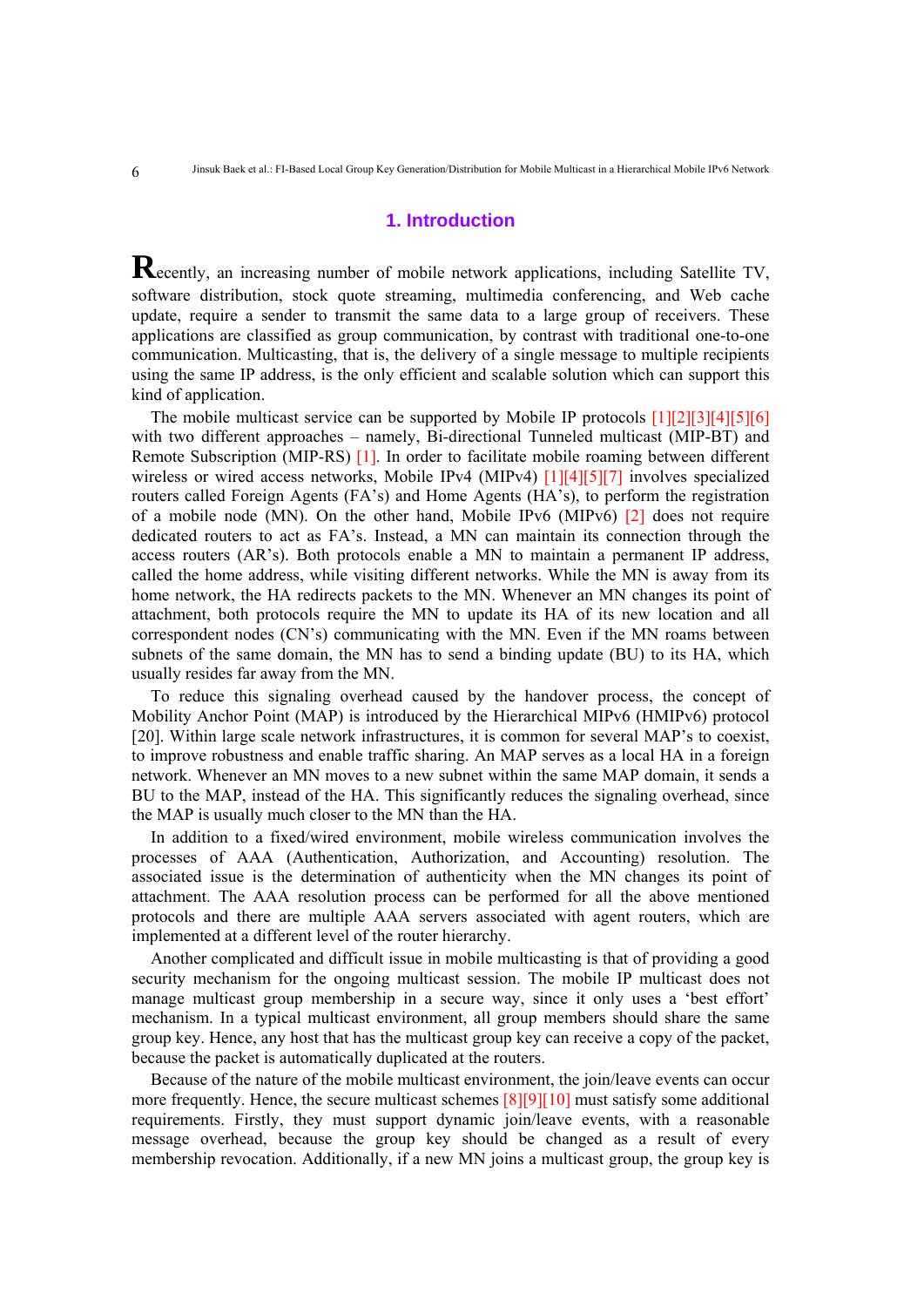changed to prevent the new MN from decrypting the data that was transmitted prior to the join. This property is called backward secrecy. Also, if a MN leaves a multicast group, the group key should be changed. Otherwise, the MN leaving can continue to decrypt data using the previous group key. This property is called forward secrecy. These requirements must be addressed in a scalable manner, to be applicable to large group sizes.

In order to deal with these issues, many group key management solutions have been proposed. Currently, those protocols can be broadly classified into three categories – namely, Centralized, Decentralized, and Distributed Group Key Management Protocols. In centralized protocols [11], a single server is dedicated to managing the entire group. However, the frequent group key generation and distribution properties do not enable these approaches to be applied in a mobile wireless environment, because they result in a high workload for the central key distributor. In addition, the HA has to handle considerable traffic, in terms of overhead, to manage the mobility of the MN's, including AAA resolution. Also, it can easily suffer from feedback (ACK or NAK) implosion caused by its MN's requesting retransmission of any lost data packets. Hence, any robust solution must reduce the bottleneck at the HA for this critical activity. Decentralized protocols [12] delegate the group control to multiple sub-groups. Due to the lack of a general group key, the real-time multicast data need to be decrypted and re-encrypted by each subgroup, which impedes the performance of real-time multicasting. In distributed group key management protocols [13], there is no explicit key distribution center, and each group member can contribute to the key generation and distribution. Unfortunately, many of those protocols require many rounds of messaging to update a new group key. As a result, they are only practical for applications involving small group of multicast receivers.

We propose an efficient decentralized solution which resolves all of the above mentioned issues. Our goal is to provide a secure, scalable and reliable multicast service in an HMIPv6 network. Under the proposed protocol, each MAP router participates in the multicast session, to maintain a secure session for its MN's. This enables distribution of the tasks to the end points acting as a local server for its MN's. When the MN enters a new MAP domain, the MAP of the domain performs an AAA resolution for the MN. Once it is approved, the MAP joins the multicast session. After that, the MAP and the new MN coordinate their most recently received data packets. The MAP now encrypts and transmits the next data packets to the MN. This encryption process is performed by using a one-time pad key. The performance of the proposed solution depends on how efficiently the MN's in the domain independently regenerate the original data packet without any assistance from the MAP. In order to handle this issue, we consider a Finite Inductive (FI) system  $[14][15]$  invented by one of the authors. The FI system enables each MN to regenerate the same data packet based on the information sent by their MAP.

Our solution has many advantages over the existing traditional solutions. We believe that our FI-based approach can be applied to the HMIPv6 infrastructure, including MAP's and ARs. Firstly, a leave event does not affect the entire multicast group, in terms of traffic overhead and a new key generation/distribution, because it is not necessary to change the global group key. Secondly, the key management tasks can be delegated among the multiple MAP's, and the local group keys can be efficiently generated and managed at the MAP's by using the FI system. In addition, the transmission error recovery task can be performed at the MAP's, by requiring them to allocate some buffer space in order to store the recently received data packets that can later be retransmitted to its MN's. This approach enables the MAP and its MN's to have the same data packets. It must be noted that this decentralism enables us to achieve one of the objectives, that of a scalable multicast server.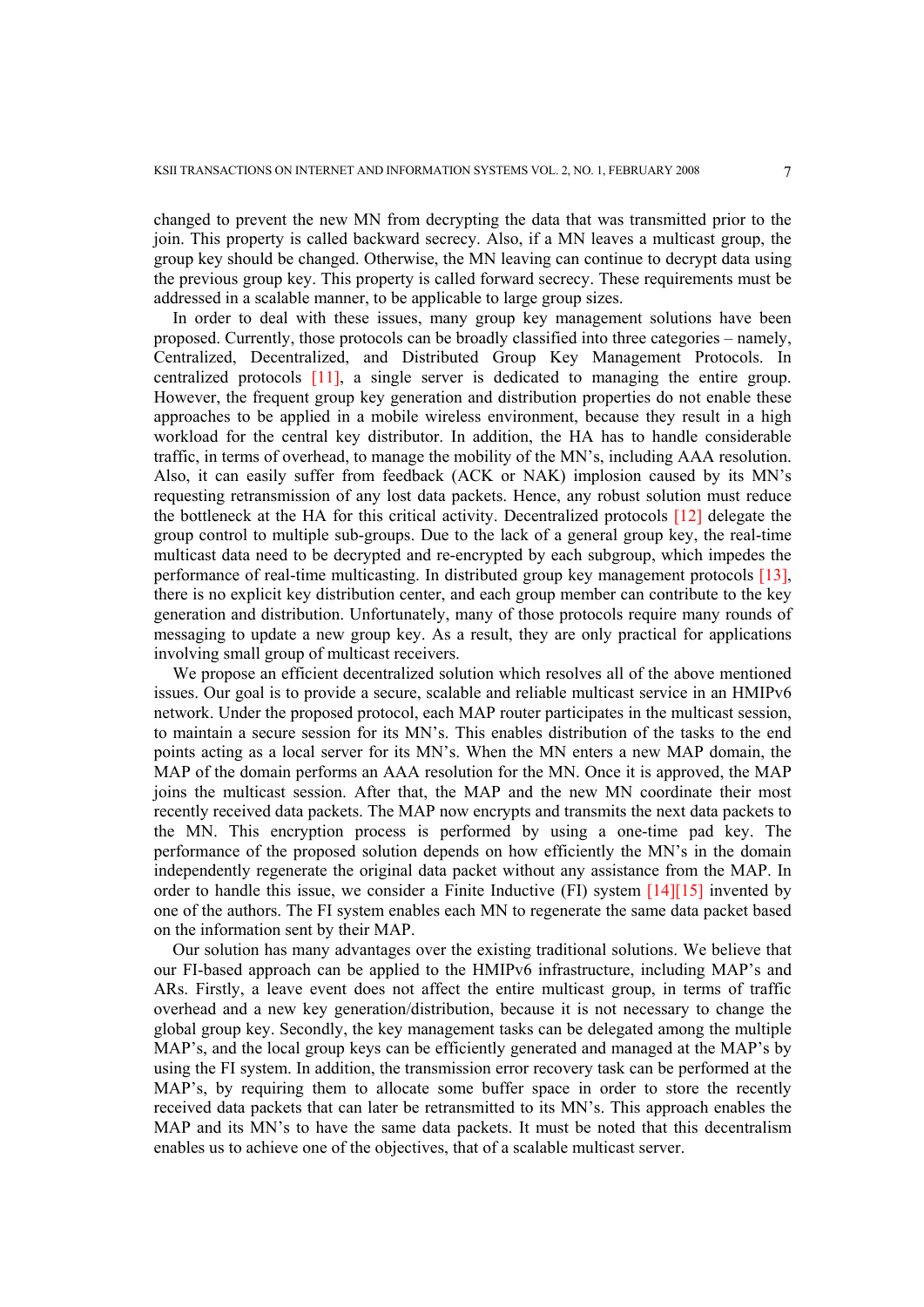## **2. Preliminaries**

In this section, firstly, we describe the basic operations of HMIPv6 network; secondly, we provide a brief review of how the multicast service can be supported in Mobile IP networks; and finally we discuss some cryptography techniques that can be applied to group key generation.

## **2.1 Hierarchical Mobile IPv6**

To provide continuous network coverage for MN's, these MN's should remain connected to the network, regardless of their location. This requirement creates a conflict between two mobility objectives. First, an MN should change its IP address in order to enable correct packet routing. At the same time, it cannot change its IP address without breaking all its existing connections. Mobile IP solves these mobility problems by using two IP addresses: a *permanent home address* assigned at the home network, and a *temporary care-of address* (CoA), representing the current location of the MN. Whenever an MN obtains the new IP address from a foreign network, the binding between the two addresses should be transparently maintained.

In MIPv4, there are two specialized routers known as mobility agents that maintain this mobility binding and tunneling; the home agent (HA) in the home network, and the foreign agent (FA) in the visited network. MIPv4 supports a seamless handoff for MN's within the scope of *unicast* delivery, through the cooperative support of these two agents. MIPv6 has been proposed to compensate for the lack of available IP addresses and eliminate several other disadvantages of MIPv4. It does not require special routers to act as FA's. Enhanced features like neighbor discovery and address auto-configuration enable the MN to function in any IPv6 network environment. On the other hand, MIPv6 is sufficiently extensible to support unforeseen future needs, by the introduction of extension headers. Further improvements are included for the support of route optimization and a lowering of routing bandwidth overhead. AAA procedures can be performed based on the DIAMETER extension for MIPv6 protocol.

Unfortunately, both protocols have a major disadvantage, due to their high handoff latency. Every time an MN moves into a new FA or AR subnet, a sequence of signaling occurs. The MN configures its new IP address and updates its HA and CN, by sending BU messages. HMIPv6 establishes the concept of MAP to reduce the signaling overhead during the handoff procedure. An MAP exempts the MN from having to transmit expensive BUs to its HA and CN, provided its movement is limited to the same MAP domain. The MAP acts as a local HA within the visited domain. It can be implemented at any level in a hierarchical network of routers, including the AR. Whenever a MN moves to a new subnet within the domain of its associated MAP, it sends a BU to the MAP, instead of the HA. Because the HA is typically further away than the local MAP, the handover overhead is reduced significantly.

Two new IP addresses are established to employ HMIPv6: A *Regional Care-of Address* (RCoA) and a *Local Care-of Address* (LCoA). The RCoA is an address in the MAP's domain. The LCoA is the on-link address configured in a MN's interface, based on the prefix advertised by its default AR. When an MN enters a new administrative domain it is informed about the presence of MAP's by collecting *Router Advertisement* messages from the AR. Once the MN has selected the best fitting MAP using MAP selection algorithms [16][17][18], it sends to the chosen MAP, a local BU containing its RCoA and LCoA. When the MAP accepts the binding request, it will create a binding by storing the IP addresses in its binding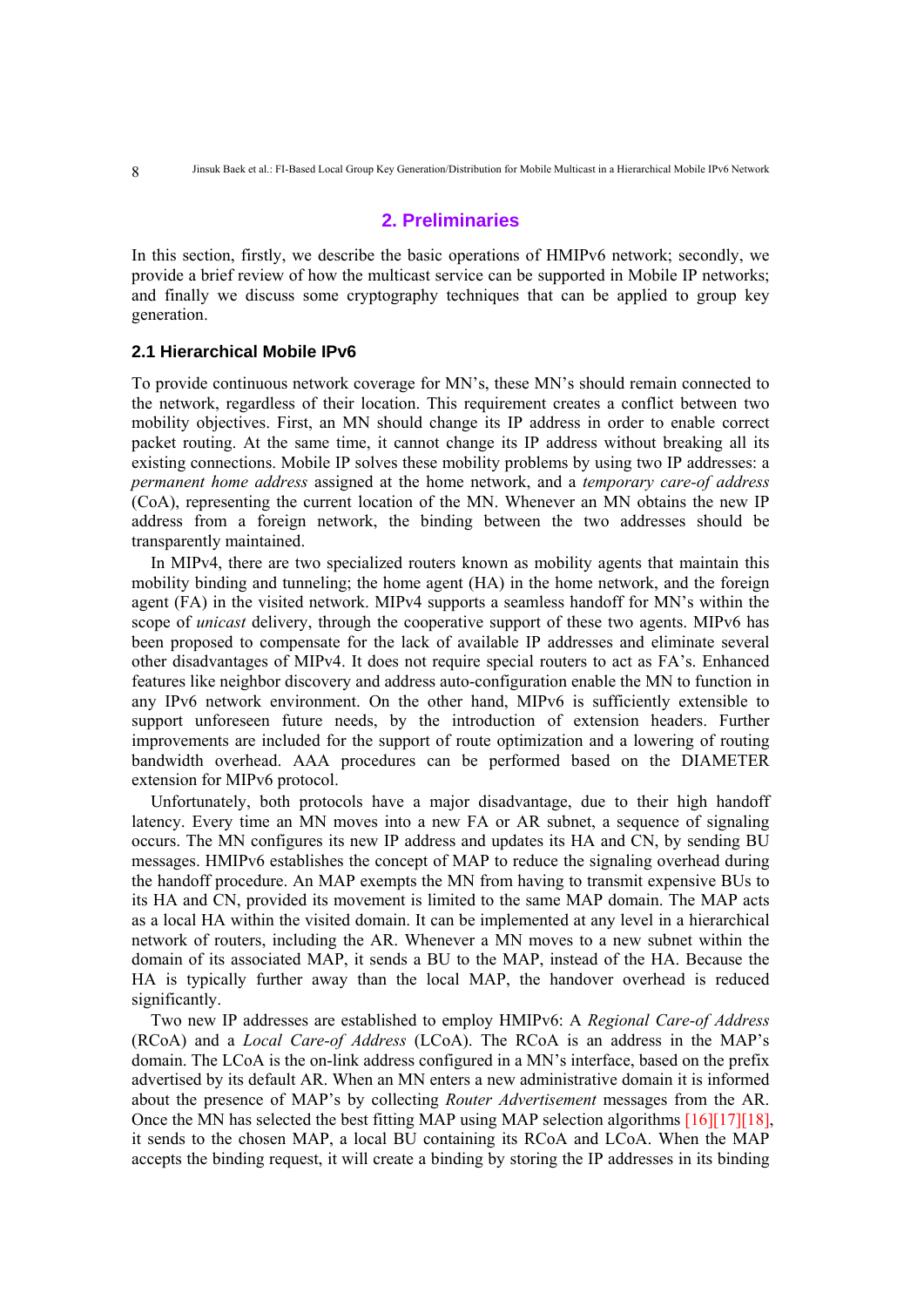cache and answer with a *Binding Acknowledgement* (BA). After the MN receives the BA of its MAP, it sends a BU to its HA, containing its RCoA. Following a successful registration, a bi-directional tunnel between the HA and the MAP is established. All packets sent by the MN will be tunneled to the MAP. All packets addressed to the MN are intercepted by the HA and forwarded to the MN's RCoA. The MAP will intercept the packets and route them to the MN by using the corresponding LCoA.



**Fig. 1**. AAA Architecture for HMIPv6

The main advantage of HMIPv6 is the fact that a MN does not have to send a BU to its HA whenever it moves to another subnet within the same MAP domain. Because the MN will still be bound to the same MAP, its RCoA is unmodified and only its LCoA is changed. Therefore, the MN must send a BU to its MAP. There is no need to update its HA, because the HA is only aware of the MN's RCoA. HMIPv6 also supports route optimization by delivering packets between CN and MN, using the shortest possible path.

In the HMIPv6 network, the MAP can be utilized to perform access control of MN's, and to interact with the AAA protocol. For example, the AAA server in the MAP domain (*m*AAA) can accelerate a handoff process by using the MN's security credentials, which will enable it to verify whether a newly entered MN is allowed access to the network. The *m*AAA also interacts with an AAA server in the home network of the MN (*h*AAA) in performing the AAA process for newly entered MN. The most straightforward scenario would be as follows: An *m*AAA of the MAP domain can store the MN's security credentials after the MN is allowed network access. During the subnet domain handoff, the *m*AAA could pass the MN's security credentials to the *f*AAA located in the new AR's domain, to avoid performing the AAA process involving the *h*AAA and CN of the MN, whenever the MN moves to a different subnet. **Fig. 1** shows an example of the network architecture for AAA services in HMIPv6 network.

#### **2.2 Multicast with mobile IP networks**

In Mobile IP networks, multicasting is supported by two different approaches – namely, *Bidirectional Tunneled multicast* (MIP-BT) and *Remote Subscription* (MIP-RS) [1]. In a MIP-BT, the multicast packets, destined to a MN, are first routed to the HA of the MN; the HA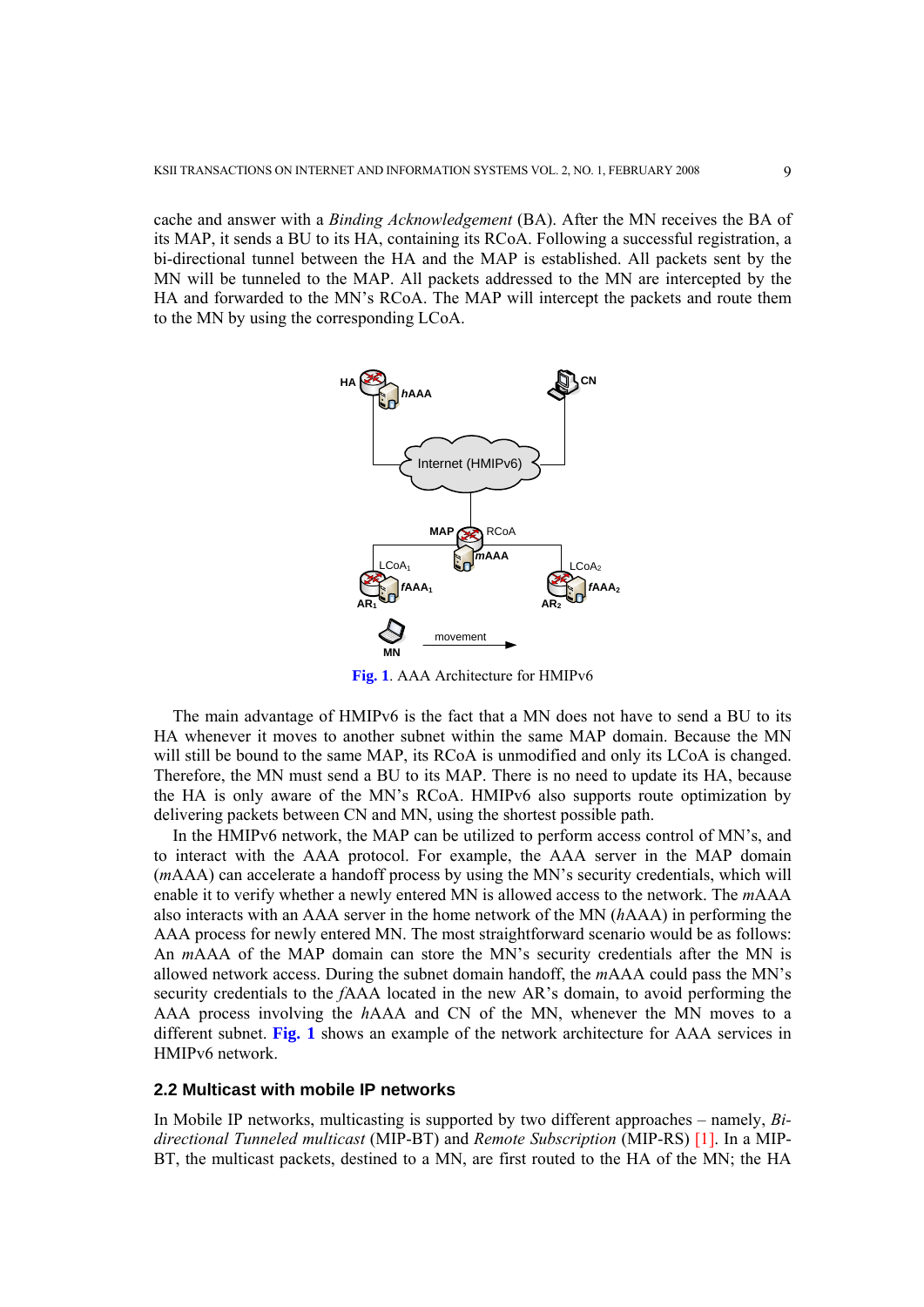then encapsulates and delivers the packets to the FA of the MN. However, each packet is very susceptible to the triangle routing problem. Moreover, it does not scale well, because each MN must always subscribe to the groups of interest through the HA. As we mentioned in the previous sub-section, these issues are handled in MIPv6  $[2]$  and HMIPv6  $[6]$ , which support route optimization and a lowering of routing bandwidth overhead.

On the other hand, MIP-RS requires an MN to re-subscribe to the multicast group on the new FA whenever it performs handoff. Hence, it provides a simple implementation, indicating an efficient accommodation for the large number of MN's. It must be noted that it suffers from an "out-of-sync" problem, since the two FAs have different one-way transit delays from a multicast sender node. When an MN moves to new FA subnet and the new FA has a shorter delivery delay than that of the previous FA, the MN experiences packet loss, requiring the lost packets to be retransmitted from the sender node or other nodes, such as an FA. The same problem can still be an issue in MIPv6 and HMIPv6, when the MN performs handoff between two MAP's which have different delays from a sender node.

# **2.3 Techniques in cryptography**

Cryptography is a compounding of some or all techniques and applications. Cryptosystems can be classified as symmetric and asymmetric systems. Symmetric systems use the same key for encryption and decryption. Symmetric key algorithms can include stream and block ciphers. The stream ciphers encrypt the bits of the message one at a time, whereas the block ciphers encrypt a number of bits as a single unit. The symmetric algorithms yield much faster operations than asymmetric algorithms, but the mechanism it provides to enable the users to securely share the secret key is always a difficult issue. On the other hand, asymmetric systems use two separate keys. A sender uses the public key of the receiver for encryption, but his or her own private key for decryption. However, it is typically one hundred times slower than a symmetric system. In order to achieve maximum efficiency, both systems are used cooperatively. For example, a secret key is encrypted by a receiver's public key.

# **3. FI-based Secure Multicast**

#### **3.1 Problem statement**

The important and well-known techniques in cryptographic systems, such as Digital Signature, RSA, Diffie-Hellman, and the Elliptic Curve, exploit the characteristics of some functions to compute some phrase encoded by private keys. However, most of these problems are computationally expensive. Multicast applications requiring large amounts of real-time data transmission in a wireless mobile environment, must rely on the design of a secure, scalable and reliable multicast protocol. As we mentioned in the first section, all of the exiting protocols have their own limitations in terms of scalability and message overhead.

In this section, we describe the proposed solution for providing a secure scalable multicast service, including AAA resolution in HMIPv6 networks. We also explore the use of FI technology for cryptographic systems. As we mentioned, our target infrastructure is a HMIPv6 Network. However, it must also be noted that our solution can easily be extended to the more recent Proxy MIPv6 [19][20] protocol without major modifications.

#### **3.2 Coordination of data packets**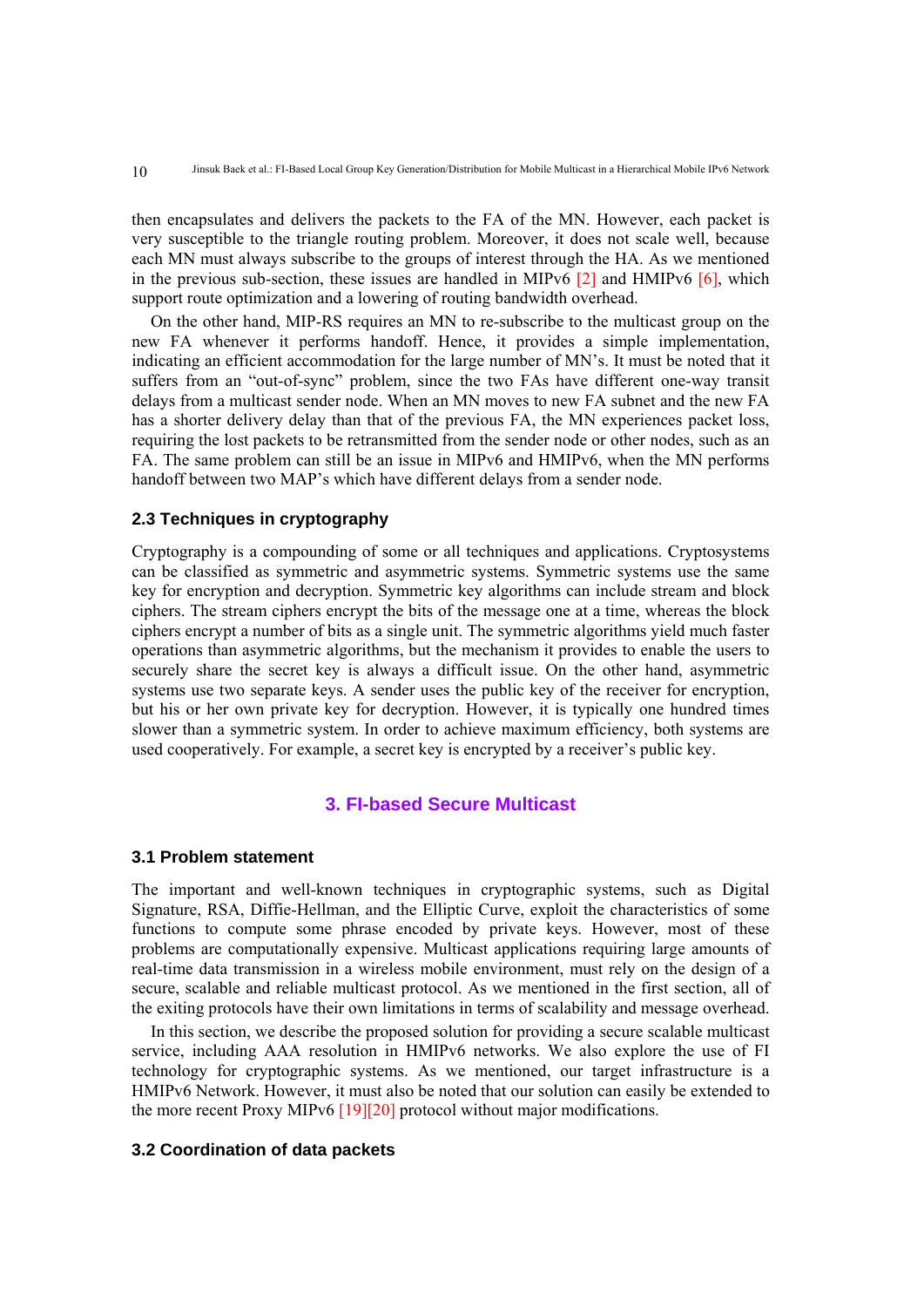Firstly, we describe how the lost packets can be retransmitted from the MAP's to MN's. Note that this error recovery plays an important role in enabling the MAP and its latest MN's to generate the same local group key in an independent manner, based on the FI system. Our recovery scheme guarantees that each network entity in the same domain can have the same data packet for group key generation.



**Fig. 2**. HMIPv6 multicast

**Fig. 2** shows the operations of the MAP's and MN in an HMIPv6 environment. When the MN visits a new MAP domain (MAP domain 2 in our example), it registers with the MAP<sub>2</sub> by sending a *Registration Request* message. The MAP2 then updates its visitor list and relays the *Registration Reply* message to the MN. The MN now sends a join message to MAP<sub>2</sub> for its specific multicast group, with the highest packet sequence number,  $P_{2H}$ , that it has received from  $MAP_1$ . The  $MAP_2$  then sends an IGMP-join message for the multicast group, to its first-hop multicast router. After joining the multicast group, the  $MAP<sub>2</sub>$  allocates some buffer space for this multicast group. This buffer is a temporary storage for multicast packets, starting from the lowest packet sequence number  $P_{2L}$  sent by a sender node. The MAP<sub>2</sub> is able to perform error recovery for its MN's by using the packets stored in its buffer.

Initially, the  $MAP_2$  compares the packet sequence number of its least recently received packet,  $P_{2L}$ , with  $P_{2H}$  sent from its MN. If the MAP<sub>2</sub> has a higher packet sequence number, that is  $(P_{2L} > P_{2H} + 1)$ , it requests the offset packets,  $[P_{2H} + 1, P_{2L} - 1]$  for MAP<sub>1</sub>, which has stored some recently received packets in its buffer,  $[P_{2H}+1, P_{1L}]$ , for some period of time. It encapsulates the request packets and sends them to the  $MAP_2$  using a unicast tunneling mechanism. The  $MAP_2$  de-capsulates the received packets and saves them to its buffer. These packets might be retransmitted when its MN's request them with NAKs. If  $P_{2L} = P_{2H}$ +1, the MAP<sub>2</sub> immediately transmits the packet to the MN, starting from packet P<sub>2L</sub>. If P<sub>2L</sub> <  $P_{2H}$  +1, the MAP<sub>2</sub> transmits the packets to the MN, starting from packet  $P_{2H}$  +1. In both cases, there is no more communication between  $MAP_1$  and  $MAP_2$  to compensate for the offset packets. Note that this approach will not introduce any duplicate packets caused by the outof-sync problem.

#### **3.3 Encryption/Decryption with FI sequences**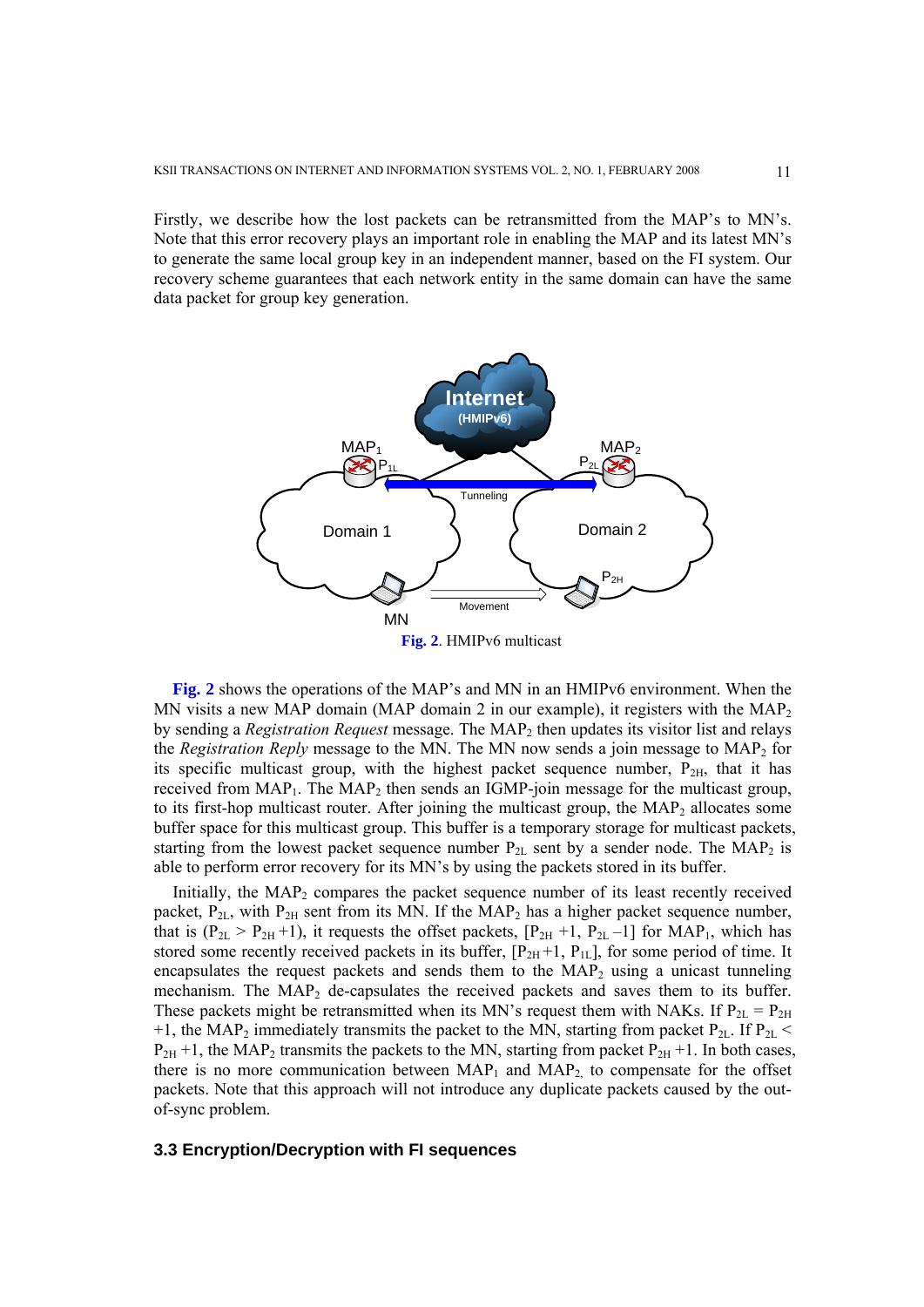After coordinating the most recently received data packets, the latest MN receives the encrypted data from its MAP. That is, the MAP generates secret information for packet  $P_{2H}$ +1 using a FI system, encrypts it using a local group key and transmits to its MN, until the MN leaves its domain.

Many popular techniques in cryptographic systems, such as RSA, Diffe-Hellman, and Elliptic Curve approaches, exploit the characteristics of some functions to compute some phrases encrypted by private keys. Most of these algorithms, however, are extremely expensive in terms of computational complexity. In this paper we present a new mechanism for selecting phrases in a sequence X, and producing a finite set of indices,  $S = [X, F, I]$ , which can later be used to identify the sequence for the purposes of authentication. The sequences are chosen using Finite Inductive (FI) sequences, in which substrings in some packets are algorithmically generated. A discussion and application of FI sequences is found in [1]. An FI sequence  $S = s_1, s_2, \ldots, s_n$  over a set of symbols  $P = \{p_1, p_2, \ldots, p_n\}$  is a pattern in which some preceding subsequence *s*i, …, *s*j uniquely identifies *s*j+1, we will term *x*.

If every substring  $y = si$ , ..., *s*j uniquely identifies *x* then the pair  $\{y, x\}$  is called an *implicant*, the substring *y* is called the *antecedent*, and *x* the *consequent*. In these types of sequences, we can store the antecedents and expunge the consequent from the sequence, since the antecedent uniquely identifies the consequent. When consequents are eliminated from FI sequences, we produce a new sequence called a *residual* sequence which may also generate new implicants. The process of generating implicants and residuals from a sequence is called *factoring*. The set of all implicants and residuals for a sequence is called a *ruling,* the maximum length of antecedents in a ruling for a level is the *inductive base* for that level and the *inductive base* ≥ 1.

We can reconstruct the original sequence from a ruling using the implicants and the residual sequence. Recall that factoring a sequence  $S = s_1, s_2, \ldots, s_n$  produces rules of the form  $x \rightarrow y$  where *y* is the consequent and *x* the antecedent. This means that if  $x \rightarrow y$  is uniquely defined in the sequence, then *xy* is sub-sequence in the sequence S. We use this property to generate the original sequence from the rules and the residual sequence.

We assume the given sequence consists of hexadecimal numbers. Then, the basic operations are as follows and we show this process in the next example.

- 1. Use a start symbol F, which is out of range of the hexadecimal number, to designate the first symbol in the sequence.  $F \rightarrow x$ , for some symbol *x*, which is the first symbol in the string being processed.
- 2. Next, if  $x \rightarrow y$  is a rule for the string, then append '*y*' to '*x*' to generate *xy*. In general, if *x*i,  $\ldots$ ,  $x \rightarrow a$  is a valid rule we append '*a*' to *x*i, ..., *x*j.
- 3. If there is no valid  $x \rightarrow y$  in the implicants, we append the first symbol in the residual sequence to the subsequence that is already generated.

## **3.3.1 Encryption**

The MAP performs factoring with the following sequence, into implicants using two levels with an inductive base of two. After that, it transmits the generated rules and residual to the MN.

$$
CE97E993A2 \t(1)
$$

Select a symbol F, which is not in the sequence to be factored, to designate the start of the sequence, and append F to the start of the string yielding: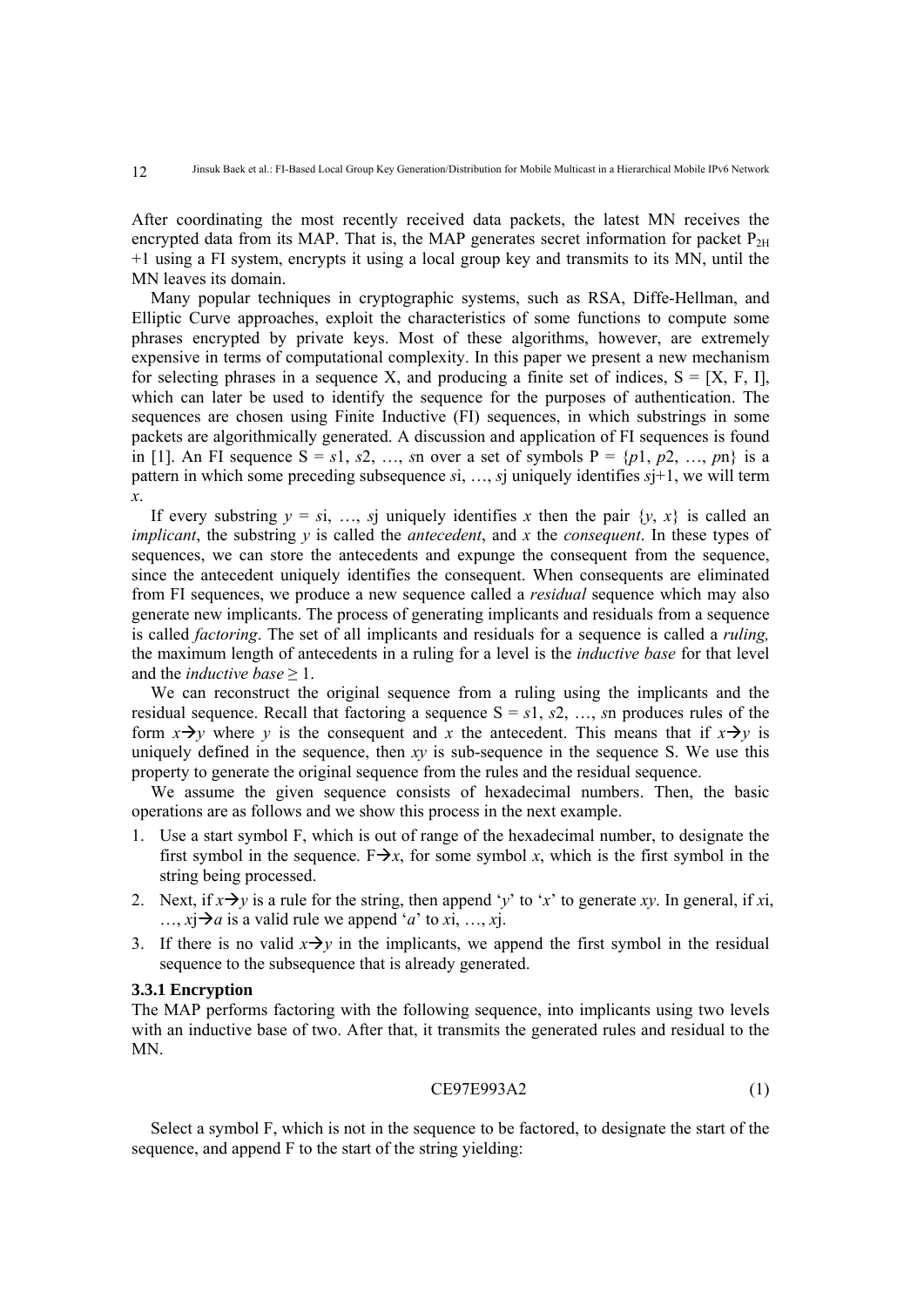$$
FCE97E993A2 \t(2)
$$

Factoring the string of (1) with inductive base two, we have the following rules for the first level:

$$
F \rightarrow C, C \rightarrow E, CE \rightarrow 9, 97 \rightarrow E,\n7E \rightarrow 9, 99 \rightarrow 3, 3 \rightarrow A, A \rightarrow 2
$$
\n(3)

Eliminating the consequents from the sequence of (2), we have the residual sequence

$$
R_1 = F79 \tag{4}
$$

After factoring the residual sequence (4) with the same inductive base, we next obtain the implicants and residual shown in (5) and (6), respectively.

$$
F \rightarrow 7, 7 \rightarrow 9 \tag{5}
$$

$$
R_1 = F \tag{6}
$$

From (3) and (5), we can now form **Table 1**, of Implicants with inductive base two, resulting from the factoring of the string of (2).

| <b>Level 1</b> |                    | <b>Level 2</b> |                  |
|----------------|--------------------|----------------|------------------|
| Number         | Rule               | Number         | Rule             |
|                | $F \rightarrow C$  |                | $F\rightarrow 7$ |
|                | $C\rightarrow E$   | 2              | $7\rightarrow 9$ |
|                | $CE\rightarrow 9$  |                |                  |
|                | $97 \rightarrow E$ |                |                  |
|                | $7E\rightarrow 9$  |                |                  |
| 6              | $99 \rightarrow 3$ |                |                  |
|                | $3\rightarrow A$   |                |                  |
|                | $A\rightarrow 2$   |                |                  |

**Table 1**. Implicants at two levels, from the string of (2)

## **3.3.2 Decryption**

Based on the residual sequence of (6), F, and the implicants in Level 1 of **Table 1** (rules 1-8), MN constructs the sequence (2). It uses the following steps to generate the sequence.

- 1. Starting symbol: F
	- Because  $F\rightarrow C$ , rule #1, generate the subsequence, 'FC'.
	- Using rules #2, and #3, generate the subsequence 'FCE9'
- 2. No rule with antecedent '9' or 'E9' is valid in the implicants, thus use the residual sequence to obtain the leftmost residual symbol in level 2, which is '7'. Generate the subsequence 'FCE97'. Delete '7' from the residual sequence.
- 3. Use the rules  $97\rightarrow E$  (#4),  $7E\rightarrow 9$  (#5) to generate 'FCE97E9'
- 4. Because no rule with antecedent '9' or 'E9' is valid in the implicants, again use the residual sequence and borrow the leftmost symbol, '9'. Then, generate the subsequence 'FCE97E99' and delete '9' from the residual sequence.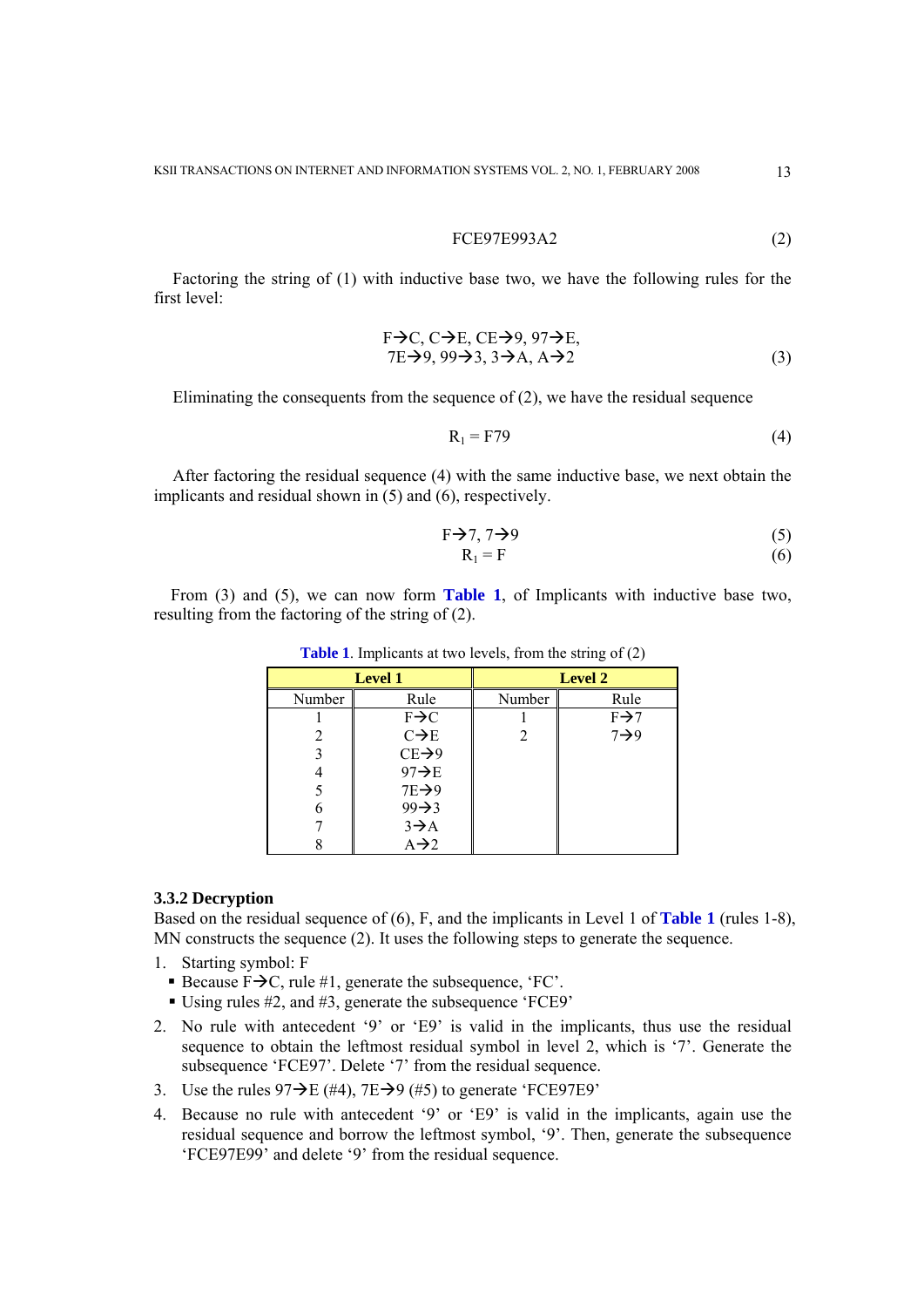- Jinsuk Baek et al.: FI-Based Local Group Key Generation/Distribution for Mobile Multicast in a Hierarchical Mobile IPv6 Network 14
- 5. Using rules  $99\rightarrow 3$  (#6),  $3\rightarrow A$  (#7), and  $A\rightarrow 2$  (#8), generate the subsequence 'FCE97E993A2'.

## **3.4 Operations for MN authentication**

In this section, we demonstrate the overall processes for our proposed solution. We demonstrate how the MN can be authenticated to obtain a multicast service, including AAA resolution in a MMIPv6 network. We make the following assumptions. These are standard hypotheses used for all of the Mobile IP-based approaches [1][2][3][4][5][6][7][10][16][17] [18][19][20].

- There are AAA servers in the subnets called AAAF's. Each AAAF performs three tasks including (a) enabling the MN to be authenticated, (b) generating accounting data for MN, and (c) authorizing the MN to use network resources.
- There is an AAA server in the home network called AAAH.
- An MN and its AAAH have a long-term secret key.

In addition, we assume the multicast sender node has the multicast group key and this key is safely distributed when the MN joins the multicast group. We also assume there is an AAA server in the MAP domain called AAAM, and the communication among the AAAA servers is secure, with a trust relationship. As seen in **Fig. 3**, HMIPv6 requires the following sequence of actions when the MN starts registration at an AR. Then, our proposed secure multicast service can be performed as depicted in **Fig. 4**:



**Fig. 3**. MN authentication with AAA resolution

- 1. The MN listens to *Router Advertisement* (RA) messages from the AR in the new administrative domain.
- 2. By referencing the RA message, the MN recognizes the availability of the MAP's in the current domain. The MN selects the best MAP, based on the MAP selection algorithm, and sends an *Authentication Request* (AReq) message to the AR. This message also contains MN's information, including its public key  $PU_{MN}$ .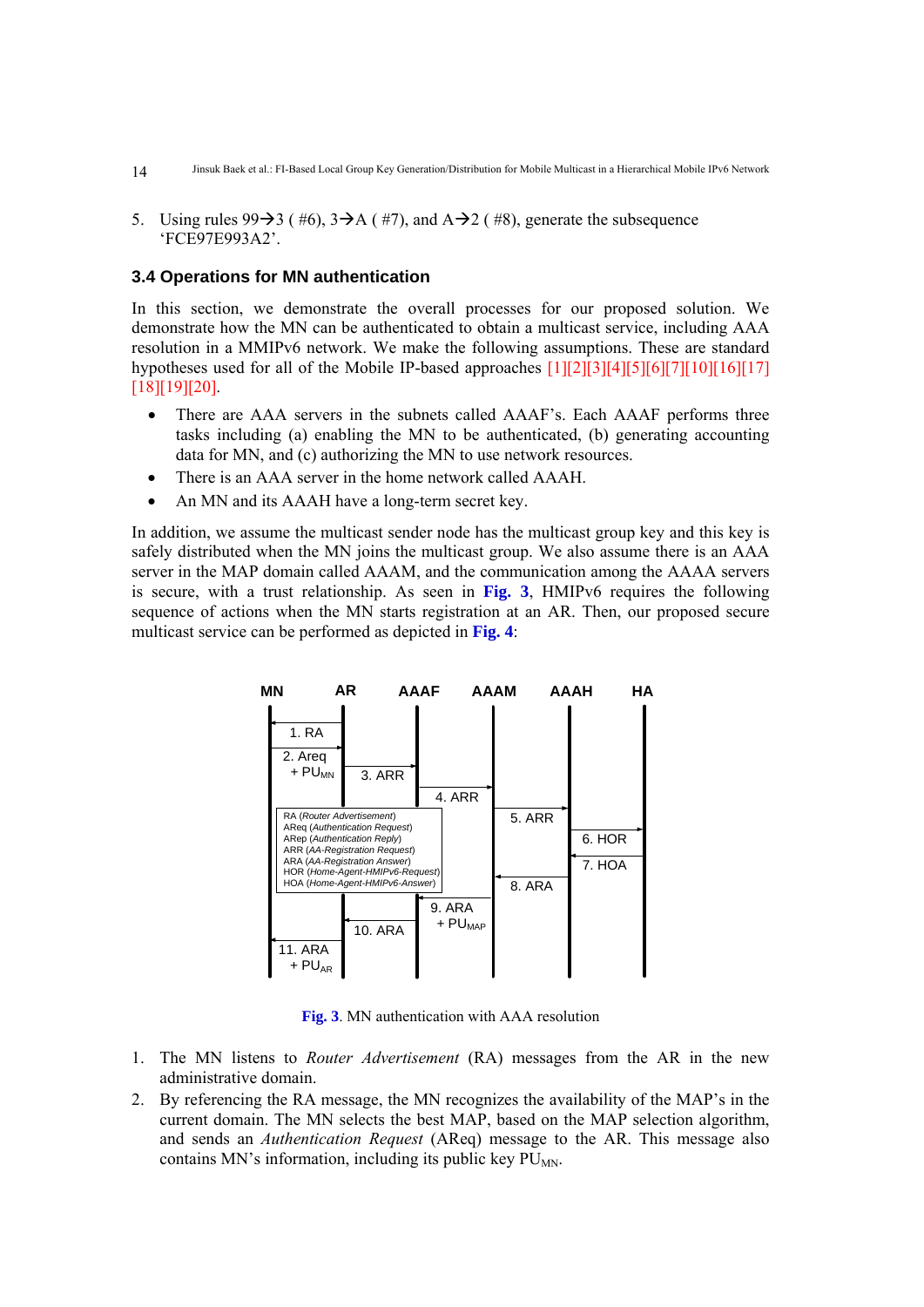- 3. When the AR receives an AReq message, it saves the public key  $PU_{MN}$ , creates an  $AA$ -*Registration*-*Request Command* (ARR) message, and sends it to the AAAF.
- 4. When the AAAF receives the ARR message, it forwards the message to the AAAM of the MAP which has been selected by the MN.
- 5. After receiving the ARR message from the AAAF, the AAAM saves the public key PU<sub>MN</sub> and forwards the ARR message to the AAAH of the MN.
- 6. After receiving the ARR message from the AAAM, the AAAH should now contact HA to obtain a certification of the MN. In order to do this, it generates a *Home*-*Agent*-*HMIPv6*-*Request Command* (HOR) message and sends it to the MN's HA.
- 7. The HA processes this message and creates a key to establish an AAA *security association* (SA) with the MN. Then, it responds with a *Home*-*Agent*\_*HMIPv6*-*Answer Command* (HOA) message.
- 8. After receiving a positive answer, the AAAH generates and sends an *AA*-*Registration*-*Answer Command* (ARA) message that has an authentication result to the AAAM.
- 9. After receiving the ARA message from the AAAH, the AAAM includes its public key,  $PU<sub>MAP</sub>$  in the ARA message and forwards it to the AAAF.
- 10. The AAAF stores the authentication result locally and forwards the ARA message to the AR.



**Fig. 4**. Local group key generation and distribution

- 11. The AR modifies the ARA message by including its public key,  $PU_{AR}$  in the *Authentication Reply* (ARep) message and forwards it to the MN. Based on this message, the MN now obtains the authentication result from the AAAH, the established key for the SA, and a public key,  $PU_{MAP}$  and  $PU_{AR}$  from its AAAM and AR.
- 12. The MN sends a *Join* message, to the MAP though the AR. This message includes 1) its specific multicast group address; 2) its highest packet sequence number that it has received from its previous MAP; and 3) its global multicast group key,  $K_{GG}$ , shared with a multicast sender node. This key is encrypted with  $PU_{AR}$ , decrypted with  $PR_{AR}$  in the AR, and encrypted again with  $PU<sub>MAP</sub>$ .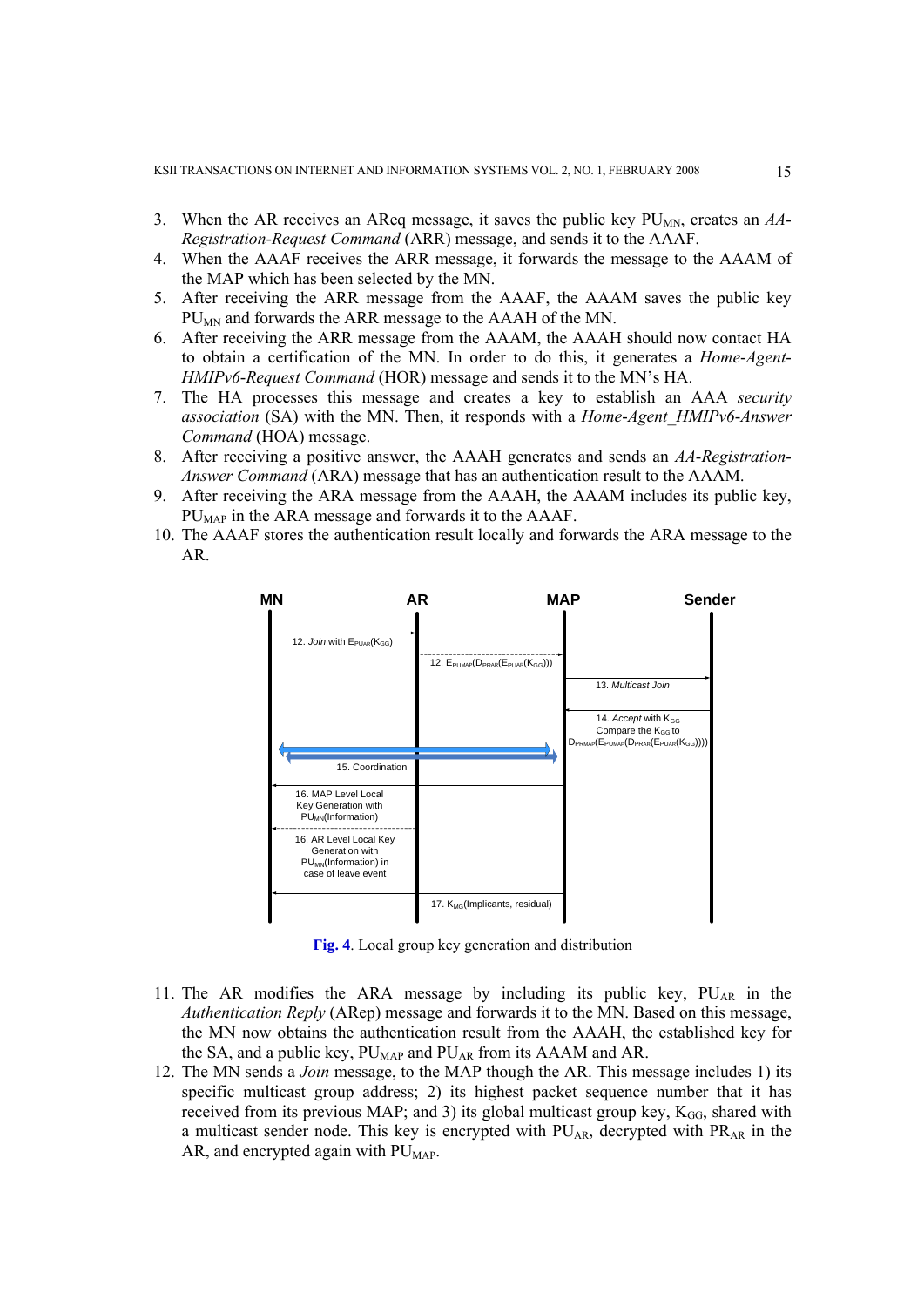- 13. Then, the MAP sends an IGMP-join message for the multicast group. It also decrypts the  $E_{\text{PLMAP}}(K_{GG})$  using its private key PR<sub>MAP</sub>.
- 14. It receives the global group key,  $K_{GG}$ , from the sender node and compares it to the  $K_{GG}$ , which is submitted by the MN.
- 15. Once it is approved, the MAP and MN coordinate their most recently received packet.
- 16. The MAP sends a *MAP Group Key Generation* message to the MN. This message is encrypted with  $PU_{MN}$  and includes information for which the MAP and the MN can independently generate the same MAP group key  $K_{MG}$ . If one of the members leaves the multicast session in a subnet, this process will be done at the AR level. That is, the AR level group key  $K_{AG}$  is regenerated and distributed among the subnet group members rather than the entire MAP level group members.
- 17. The MAP performs an FI system for an individual or a group of packets, encrypts the Implicants and residual with a  $K_{MG}$ , and sends them to the MN.

# **4. Expected Performance**

In this section, we analyze the performance of the proposed solution, in terms of the number of group key generations and the message overhead required to distribute the new group key. We compare the results to the traditional approaches, for which the sender node is required to change the current  $K_{GG}$  whenever a join/leave event occurs. We also demonstrate the performance when our approach is applied to the MIPv6 network and also the HMIPv6 network.

For our solution, the global multicast group key,  $K<sub>GG</sub>$ , is not changed over the multicast session. This means a join/leave event does not affect the entire multicast group, in terms of traffic overhead and a new key generation/distribution. Instead, this overhead is bounded within the MAP domain. Moreover, this overhead is bounded within the subnet in the case of a leave event. The MAP level group key,  $K_{MG}$ , is also not changed, providing the MN performs the intra-domain handoff. That is, although the MN moves to the new subnet, the AR will not generate a new AR level group key  $K_{AG}$  for the new MN. Instead, it will communicate with the MN, providing the MN suggests a valid MAP group key  $K_{MG}$ . In the case of a leave event, the AR level group key  $K_{AG}$  will be regenerated and distributed only to the MN's in the same subnet. Note that, in an MIPv6 network without the MAP concept, the local group key,  $K_{LG}$ , should be generated by the AR level and changed whenever the MN enters the new subnet. We assume the sender node can handle up to *m* MN's in a multicast session, the average arrival rate of MN's is denoted by  $\lambda_i (= \lambda, \text{ if } 0 \le i \le m)$ , and the average departure rate of MN's is denoted by  $\mu_i$  (= $\mu$ , if  $0 \le i \le m$ ). Under this condition, the probability  $P_k$  that there are exactly  $k$  MN's in a current session is given by

$$
P_k = (\rho)^k \cdot P_0, \text{ for } 1 \le k \le m \tag{7}
$$

where  $\rho = \lambda / \mu$ . Because  $\sum_{k=0}^{m} P_k = 1$ , we have

$$
P_0 \leq \begin{cases} \frac{1}{m+1} & (\lambda = \mu) \\ \frac{1}{\sum_{k=0}^m (\rho)^k} & (\lambda \neq \mu) \end{cases}
$$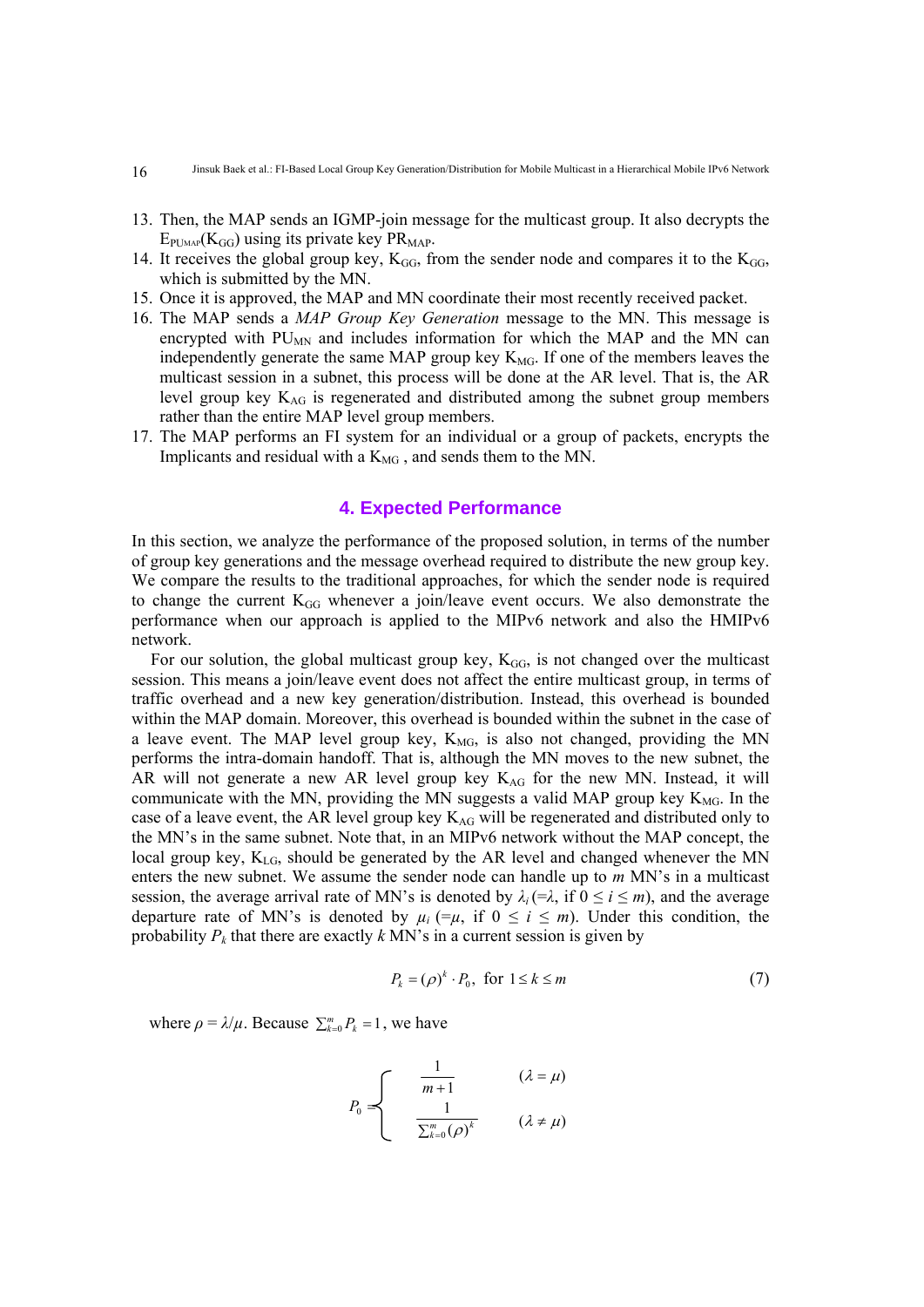

**Fig. 5**. The number of key generations vs. *ρ*

While the average number of MN's, *L*, in a multicast session obeys equation (8), the *L* can be calculated based on the different mobility conditions. Note that the effective arrival rate *λ<sup>e</sup>* which is defined as  $\lambda_i(1-P_m)$  is equal to  $\lambda$ , provided  $m > \lambda$  and  $P_m$  goes to 0.

$$
L = E(N) = \sum_{k=0}^{m} k \cdot P_k
$$
\n
$$
L = \begin{cases}\n\frac{m}{2} & (\mu = \lambda, m > \lambda) \\
\frac{\rho}{1 - \rho} - \frac{(m+1) \cdot (\rho)^{m+1}}{1 - (\rho)^{m+1}} & (\mu \neq \lambda, m > \lambda)\n\end{cases}
$$
\n(8)

On the other hand, if the average arrival rate is greater than the capacity of the sender node, then *L* can be represented by equation (9).

$$
L = \sum_{k=0}^{\mu} (m-k) \cdot {}_{m}C_{k} \cdot (\rho)^{k} \cdot (1-\rho)^{m-l}, \ (m < \lambda)
$$
 (9)

Next, consider the comparison of solutions, in terms of key generation and distribution overhead. As we discussed previously, conventional solutions require the sender node to change the current  $K_{GG}$  whenever a new MN joins a multicast group, to prevent the new MN from decrypting the previous data packets. The same process should be performed whenever a leave event occurs. In addition, whenever the group key is generated, the key is distributed to all MN's that are currently in the multicast group. As a result, it requires  $(\lambda + \mu)$ ·*T* new group key generations and  $(\lambda + \mu) \cdot T \cdot L$  new group key distributions, where T is the duration of the multicast session.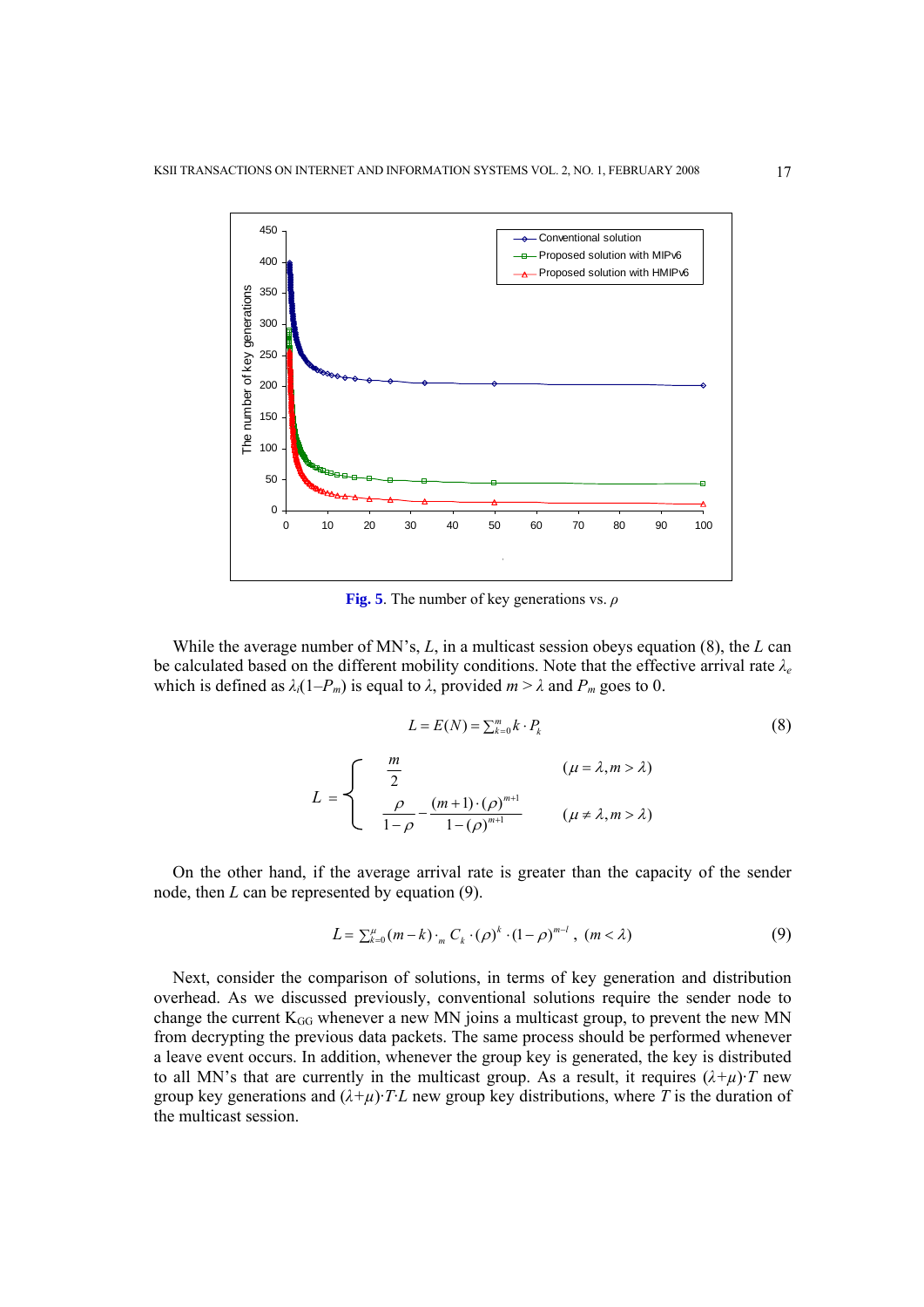

**Fig. 6**. The number of key distributions vs. *L*

On the other hand, the proposed solution does not require the sender node to generate a group key whenever a join/leave event occurs. In an HMIPv6 network, a multicast group is now separated into several domains and our solution requires the MAP in the domain to subscribe to the same multicast service. A sender node and the MAP's of the domains share the global group key  $K_{GG}$ . Although an MN enters a new subnet or new domain, this key will not be changed. Hence, if we assume the multicast session involves *M* different domains, the  $K_{GG}$  is fixed until the session ends; but this key should be delivered to the MAP when the new MN enters the domain of the MAP. As a result, there are *M* different messages to be delivered. On the other hand, a MAP and its MN's share local group key  $K_{MG}$ , which is generated by the FI system. Hence, MN's can decrypt data packets sent by their MAP's, by using  $K_{MG}$ . Instead of the  $K_{GG}$ , the current  $K_{MG}$ , which is relatively computationally simple to generate, is generated and distributed when a new MN joins a multicast group. As a result, each MAP needs to generate a new  $K_{MG}$  whenever a new MN enters its domain, and when the MAP is not a member of the multicast group. The same process should be performed whenever a MN leaves the domain. As the multicast session involves *M* different domains, the number of  $K_{MG}$  generations in an entire multicast session can be given by  $(1+\mu/M) \cdot T \cdot M$ . The local group key  $K_{MG}$  should also be delivered to the new MN. The AR level local group key K<sub>MG</sub> should be delivered to the current MN's in a subnet, resulting in (*λ/M*+*µL/M*·*D*)·*T*·*M* delivery messages.

If we apply our solution to the MIPv6 network, the  $K_{GG}$  can still be fixed until the session ends; but this key should be delivered to the AR when the new MN enters the subnet of the AR. In addition, a FA and its MN's share local group key  $K_{LG}$ . As a result, each AR needs to generate a new KLG whenever a new MN enters into its subnet or leaves the subnet. Therefore, when we assume there are *D* different subnets in a multicast session, the number of K<sub>LG</sub> generations in an entire multicast session can be represented by  $(1+\mu/D)\cdot TD$ . This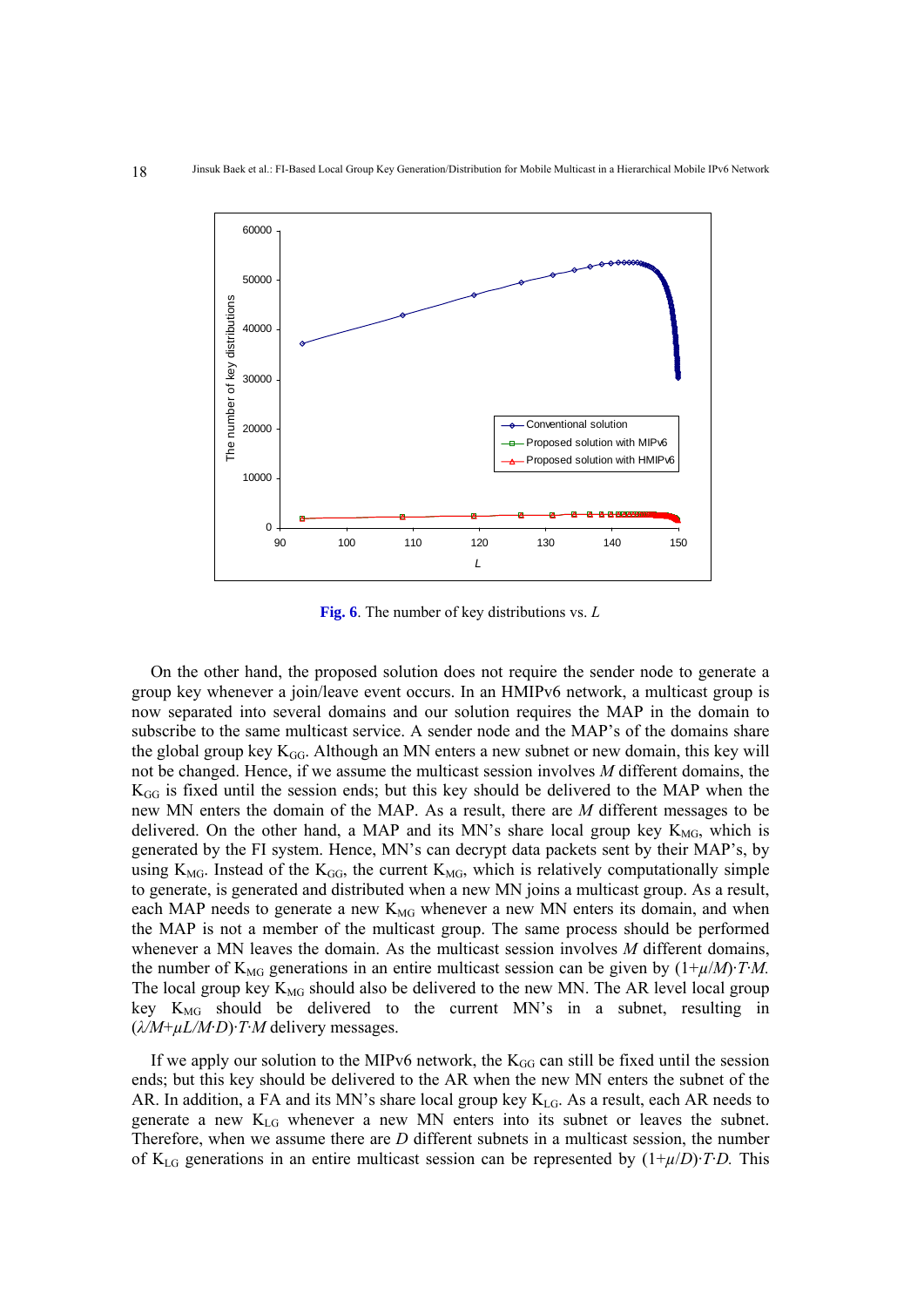local group key should also be delivered to the current MN's in a subnet, resulting in  $(\lambda/D+\mu L/D^2)$ ·*T*·*D* delivery messages.

**Fig. 5** and 6 show the results of the number of key generations and distribution messages, respectively, when we use fixed  $\lambda$  (= 100),  $T$  (= 2 hours),  $M$  (= 4 domains),  $D$  (= 20 subnets), *m* values (= 150) and dynamic  $\mu$  value (=1 to 99). As can be seen, our solution for the HMIPv6 network requires much less overhead, in terms of local key generation and distribution, compared to other approaches. The number of global group keys, in our solution for the MIPv6 and HMIPv6 network, is independent of the parameter values. In particular, when we apply our solution to the HMIPv6 environment, it can dramatically reduce the number of key generations, because an MN leave event does not affect the entire multicast session. Note that the conventional solutions could introduce significant time overhead to generate a new group key, due to the complexity of group key generation algorithms. It must also be noted that our local key generations/distributions are evenly distributed over the subnets, and computationally easy to generate, because FI can run in  $O(n \ln(n))$  time.

## **5. Conclusion and Plans for Future Work**

We have proposed a group key management solution providing secure scalable and reliable multicast service in a mobile wireless environment. The communication between the MAP and its MN's, is performed with a local one time pad key generated by FI sequences. We conclude that this can reduce the key generation/distribution overhead, when it is deployed in a mobile wireless multicast service. This is because a) the key management tasks can be delegated among the multiple agent routers, and b) the group keys can be efficiently generated at the agent routers, by using FI systems. Also, the security solutions we are designing must be able to thwart many kinds of practical threats, to enable multicasting for many kinds of practical applications. This consideration leads to several interesting research issues.

Firstly, we conclude that, because paths between handover points are deterministic, and individual users tend to have fixed patterns of behavior, such information can be used to predict the most likely next attachment points, thus reducing the communication overhead. We are developing a scheme that will store historical information about the individual MN. That information can be used to predict the next attachment point in the network. In addition, more global information will be stored, to determine if the local data concerning a particular node fits the more general patterns of usage for mobile nodes at this attachment point. The data is stored using a specialized storage format called a finite inductive sequence (FI), which is described in this paper. Such sequences can be used to describe processes with a very short history, for example two, three or four previous steps, to yield a prediction that can be extrapolated as far into the future as desired. This prediction can be non-deterministic and based on a probabilistic determination, where the next connection points can include a few that are almost equally likely.

Secondly, we will also extend our focus on the environment where a group of mobile nodes need to be connected to the Internet through the mobile routers, which connect the subnet to the global Internet. That is, we turn our attention from host mobility to the network mobility, which manages the mobility of a group of MN's rather than mobility management of a single MN. For example, MN's in the same vehicle change their network attachment points as the vehicle moves along its path. If we apply our solution in a straightforward manner to this environment, the agent router should perform the movement prediction for an individual MN, although all of them will show the same movement pattern. This approach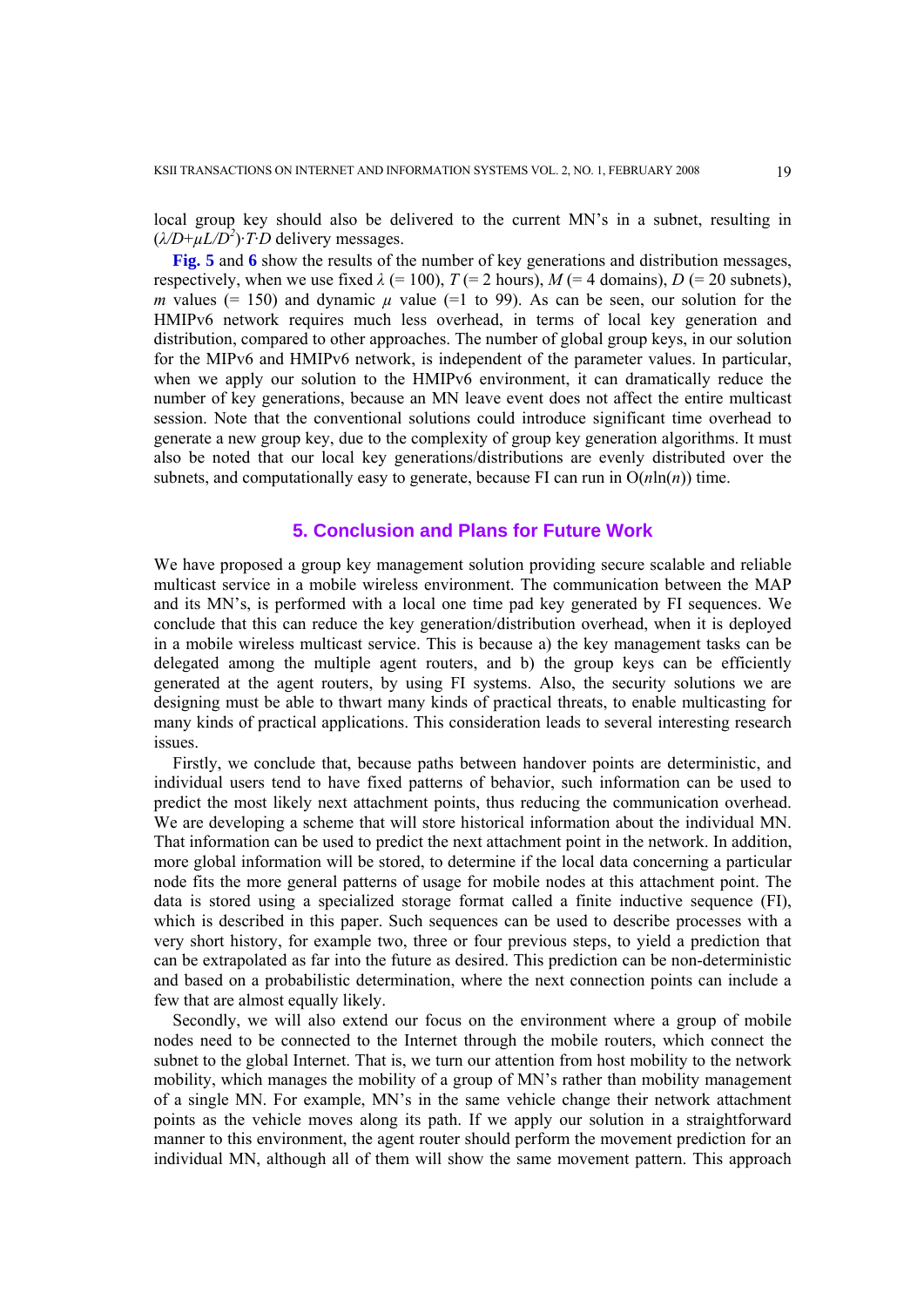will result in an excessive overhead, due to the unnecessary operations. This overhead can be eliminated when a mobile router in a vehicle acts as a representative of the MN's. This is because a) mobility prediction using the FI system can be performed based on only the movement of the mobile router, and b) only the mobile router performs AAA resolution and updates its home agent. As a result, the movement is transparent to the individual MN's.

Finally, we will develop a testing protocol, together with a simulation, for determining the efficacy of the proposed protocol. It is a modification to the present protocols, to significantly improve performance by reducing overhead. We will also actually implement such a protocol, which can be loaded into wireless network devices based on the availability of the equipment. In addition, we will consider temporary *ad hoc* networks, such as those used by the military and those used in disaster situations. We will be able to move the base stations and eliminate the fixed MN movement patterns between BS's, to determine how this protocol will actually support such *ad hoc* situations.

## **References**

- [1] E. Gustafsson, A. Jonsson, and C. Perkins, "Mobile IP Regional Registration," *IETF RFC 2002*, March 2001.
- [2] D. Johnson, C. Perkins, and J. Arkko, "Mobility Support in IPv6," *IETF RFC 3775*, June 2004.
- [3] F. Le, B. Patil, C. Perkins, S. Faccin, "Diameter Based Protocol," *IETF RFC 3588*, November 2004.
- [4] C. Perkins, "IP Mobility Support," *IETF RFC 2002*, 1996.
- [5] C. Perkins, "Route Optimization in Mobile IP," *IETF Draft*, draft-ietf-mobileip-08.txt, September 2001.
- [6] H. Soliman, C. Castelluccia, K. El Malki, and L. Bellier, "Hierarchical Mobile IPv6 Mobility Management (HMIPv6)," *IETF RFC* 4140, August 2005.
- [7] E. Lee, J. Baek, and S. Huang, "A Dynamic Mobility Management Scheme for VoIP Services," *In Proc. of the IEEE ITNG*, pp. 340–345, April 2006.
- [8] T. Hardjono, B. Cain, and N. Doraswamy, "A Framework for Group Key Management for Multicast Security," *IETF draft*, draft-ietf-ipsec-gkmframework-03.txt August 2000.
- [9] T. Hardjono, B. Cain, and I. Monga, "Intra-Domain Group Key Management Protocol," *IETF draft*, draft-ietf-ipsec-intragkm-00.txt, September 2000.
- [10] S. Mittra, "Iolus: A Framework for Scalable Secure Multicasting," *In Proc. of ACM SIGCOMM '97*, pp. 277–278, September 1997.
- [11] Q. Ke, Z. Mingtian, L. Naiqi, H. Yujie, and G. Jiandong, "A Novel Group Key Management Based on Jacobian Elliptic Chebyshev Rational Map," *Lecture Notes in Computer Science*, 4672, pp. 287–295, September 2007.
- [12] J. Hur, Y. Shin, and H Yoon, "Decentralized Group Key Management for Dynamic Networks Using Proxy Cryptography," *In Proc. of 3rd ACM Workshop on QoS and Security for Wireless and Mobile Networks*, pp. 123–129, October 2007.
- [13] I. Chatzigiannakis, E. Konstantinou, V. Liagkou, and P. Spirakis, "Agent-based Distributed Key Establishment in Wireless Sensor Networks," *In Proc. of WoWMoM 2007*, pp. 1–6, June 2007.
- [14] J. H. Case, and P. S. Fisher, "Long Term Memory Modules," *Bulletin of Mathematical Biology*, 46(2): 295–326, Springer New York, March 1984.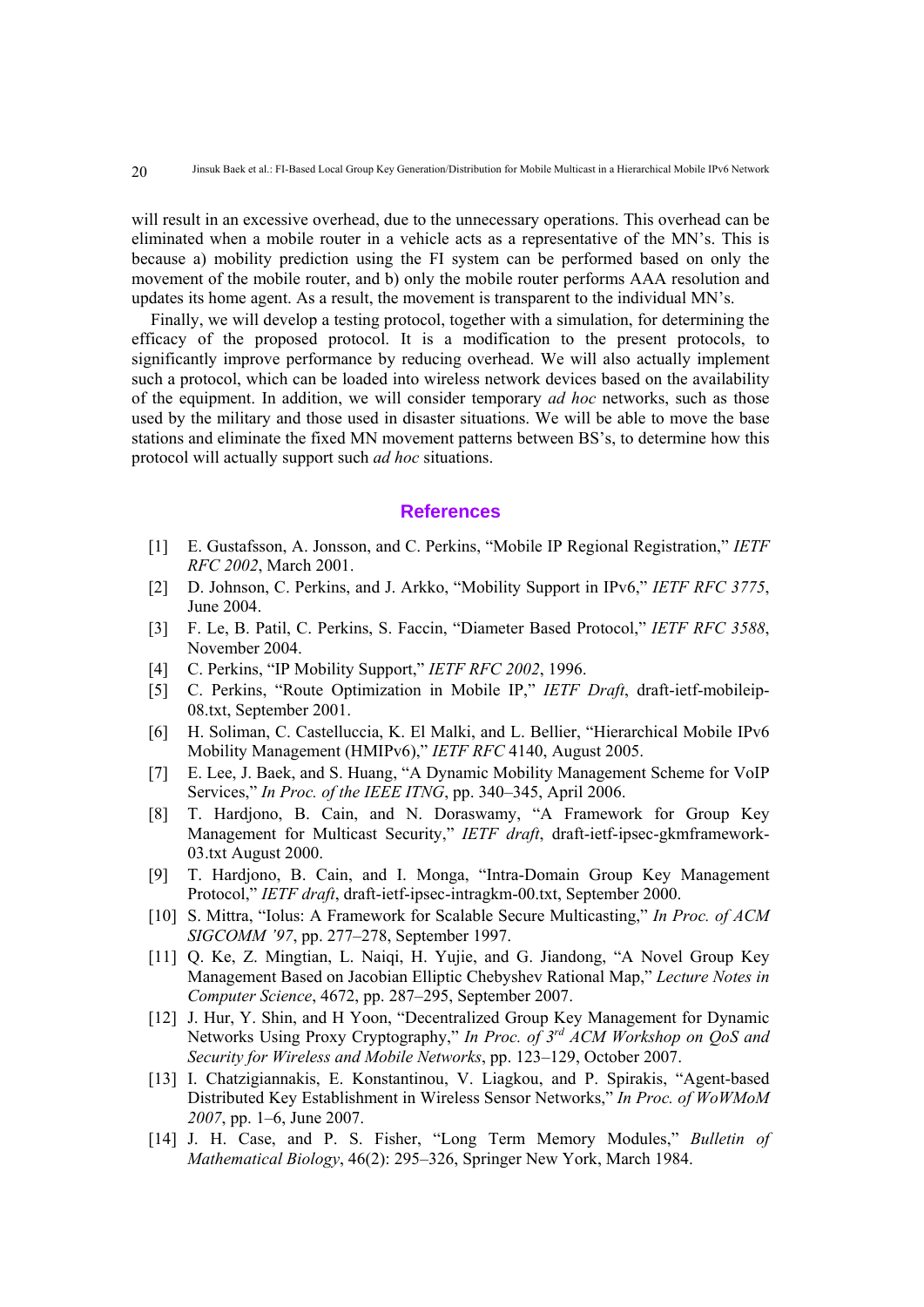- [15] D. Minton, P. S. Fisher, "Method and Apparatus for a Dynamic Data Correction Appliance," US Patent Office Award, February 2007, Patent Number 7,180,947.
- [16] R. Chellappa, A. Jennings, and N. Shenoy, "A Comparative Study of Mobility Prediction in Fixed Wireless Networks and Mobile Ad hoc Networks," *In Proc. of the IEEE ICC*, pp. 891–895, May 2003.
- [17] J. Ficher, and J. Baek, "An Advanced Model for Adaptive MAP Selection in HMIPv6 Networks," *in progress*.
- [18] S. Pack, M. Nam, T. Kwon, and Y. Choi, "An Adaptive Mobility Anchor Point Selection Scheme in Hierarchical Mobile IPv6 Networks," *Elsevier Computer Communications* (COMCOM), 29(16): 2066–3078, June 2005.
- [19] V. Devarapalli, S. Gundavelli, K. Chowdhurym, and A. Muhanna, "Proxy Mobile IPv6 and Mobile IPv6 Inter-working," *IETF Draft*, draft-devarapalli-netlmmpmipv6-mipv6-00.txt, October 2007.
- [20] S. Gundavelli, V. Devarapalli, K. Chowdhury, and B. Patil, "Proxy Mobile IPv6," *IETF Draft*, draft-ietf-netlmm-proxymip6-07.txt, November 2007.



**Jinsuk Baek** is Assistant Professor of Computer Science at the Winston-Salem State University (WSSU), Winston-Salem, NC. He is the director of Network Protocols Group at the WSSU. He received his B.S. and M.S. degrees in Computer Science and Engineering from Hankuk University of Foreign Studies (HUFS), Korea, in 1996 and 1998, respectively and his Ph.D. in Computer Science from the University of Houston (UH) in 2004. Dr. Baek was a post doctorate research associate of the Distributed Multimedia Research Group at the UH. He acted as a consulting expert on behalf of Apple Computer, Inc in connection with Rong and Gabello Law Firm which serves as legal counsel to Apple computer. His research interests include scalable reliable multicast protocols, mobile computing, network security protocols, proxy caching systems, and formal verification of communication protocols. He is a member of the IEEE.



Paul S. Fisher is R. J. Reynolds Distinguished Professor of Computer Science at the Winston-Salem State University (WSSU), Winston-Salem, NC. He is the director of High Performance Computing Group at the WSSU. He received his B.A. and M.A. degrees in Mathematics from University of Utah and his Ph.D. in Computer Science from Arizona State University. He has written and managed more than 100 proposal efforts for corporations and DoD involving teams of 1 to 15 people. He worked as consultant to the U.S Army, U.S Navy, U.S Air Force and several companies over the years. In the 1990's he commercialized an SBIR funded effort and built Lightning Strike, a wavelet compression codec, then sold the company to return to academe. His current research interests include wired/wireless communication protocols, image processing and pattern recognition.